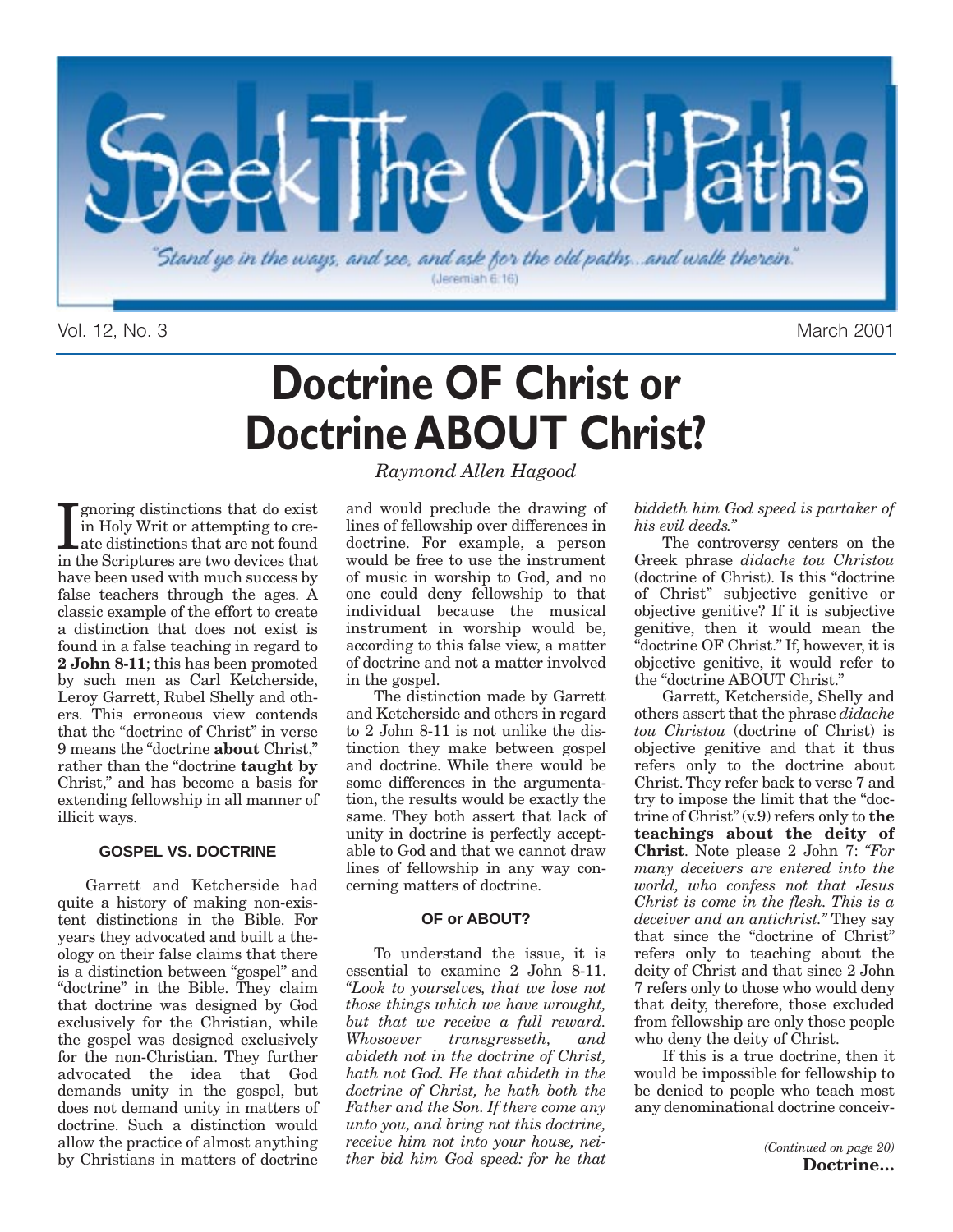# **A TRIBUTE TO DOYLE GOUGH**

*Richard Guill* 

n Tuesday, January 16th, 2001, a dear friend and brother, Doyle Gough, departed this life after suffering a massive heart attack while at the doctor's office. We were all shocked and saddened by this tragic event. Funeral services were held at Bowlin Funeral Home in Dresden, Tennessee at 11:00 a.m. on Friday, January 19th. Brother Bill Crossno and I were asked to conduct his funeral and were honored to do so. In my remarks I centered our thoughts upon the concept of brother Gough as a true friend. In this tribute I want to share those same thoughts with all our readers with only minor alterations.

### **THE LOSS OF A FRIEND**

In our journey through life we make many acquaintances. Some of these we choose to make our friends. Of the greater number chosen, only a few prove to be real and genuine friends. When the hardships and difficulties of life come, too many prove to be just "fair-weather friends." Doyle Gough was a true friend, not a fair-weather friend.

Let us reflect upon what it means to be a true friend. What are the characteristics of a true friend? Two passages from Proverbs give us three essential qualities of a friend: *"A friend loveth at all times, and a brother is born for adversity"* (17:17). *"A man that hath friends must show himself friendly: and there is a friend that sticketh closer than a brother"* (18:24).

The first of these three is friendliness. To have friends, we must be friendly. Doyle was a friendly person. One did not stay a stranger long around Doyle because he would walk up to them, introduce himself, and get acquainted.

The second of these qualities is love. *"A friend loveth at all times."* The love mentioned here is not just some mushy sentimentality, but is the "agape" love which is self-sacrificial, always willing to put the welfare of its object before self. Doyle wanted the best for his friends, not only in



this life, but especially that eternal life that can be had only in Christ Jesus.

The third quality is vitally connected to the second, and dominated by it. It is loyalty. The wise man wrote... *"A friend loveth AT ALL TIMES...is born for adversity...sticketh closer than a brother."* Sometimes we talk about someone being a friend "through thick or thin." Doyle was that kind of friend.

While it is important to have friends, surely it is more important to be a friend. To whom was Doyle a true friend, and not just a "fairweather" friend?

First, Doyle was a friend of Jesus Christ. The Lord said, *"Ye are my friends, if ye do whatsoever I command you"* (John 15:14). Doyle sought to do what the Lord had commanded. Was he always perfect in his obedience? Absolutely not, and he would be the first to tell you so. None of us are. But he tried, and when he

became aware of his failures, he sought the Lord's forgiveness according to the inspired direction of 1 John  $1:7-10.$ 

Second, Doyle was a friend of the Gospel. Like the Psalmist, he believed all of the Bible to be true (Psalm 119:128). *"Therefore I esteem all thy precepts concerning all things to be right; and I hate every false way."* Doyle studied the Bible regularly and gained a good working knowledge of it. In the corner of his living room was a chair surrounded by study materials, his Bible, and legal pads upon which he recorded notes and thoughts gleaned from his study. Many times in his visits with me we would engage in a study of some topic that he had been working on. Like the psalmist, such respect for and knowledge of the Word of God shaped the course of his life. He, too, hated every false way and that caused him to contend earnestly for the faith (Jude 3). He not only defended its truths vigorously, but he taught those truths to others both publicly and privately.

Third, Doyle was a friend of faithful preachers. He had two sons, a son-in-law (whom he counted as a son), and a grandson who were preachers. But other young men also were encouraged by Doyle to preach the Gospel and he supported them as long as they preached the truth. If they didn't, they lost his support and encouragement. Many preachers across our brotherhood, myself included, knew they had a faithful and supportive friend in Doyle Gough. Doyle and Barbara traveled many miles to many different states in order to attend Gospel meetings and lectureships because they loved good preaching and the men who would preach the truth.

Fourth, Doyle was a friend of every faithful Christian. The psalmist wrote, *"I am a companion of all them that fear thee, and of them that keep thy precepts."* So was Doyle. But he wasn't just a friend of preachers. In a multitude of congregations far and wide there many faithful Christians whom Doyle met while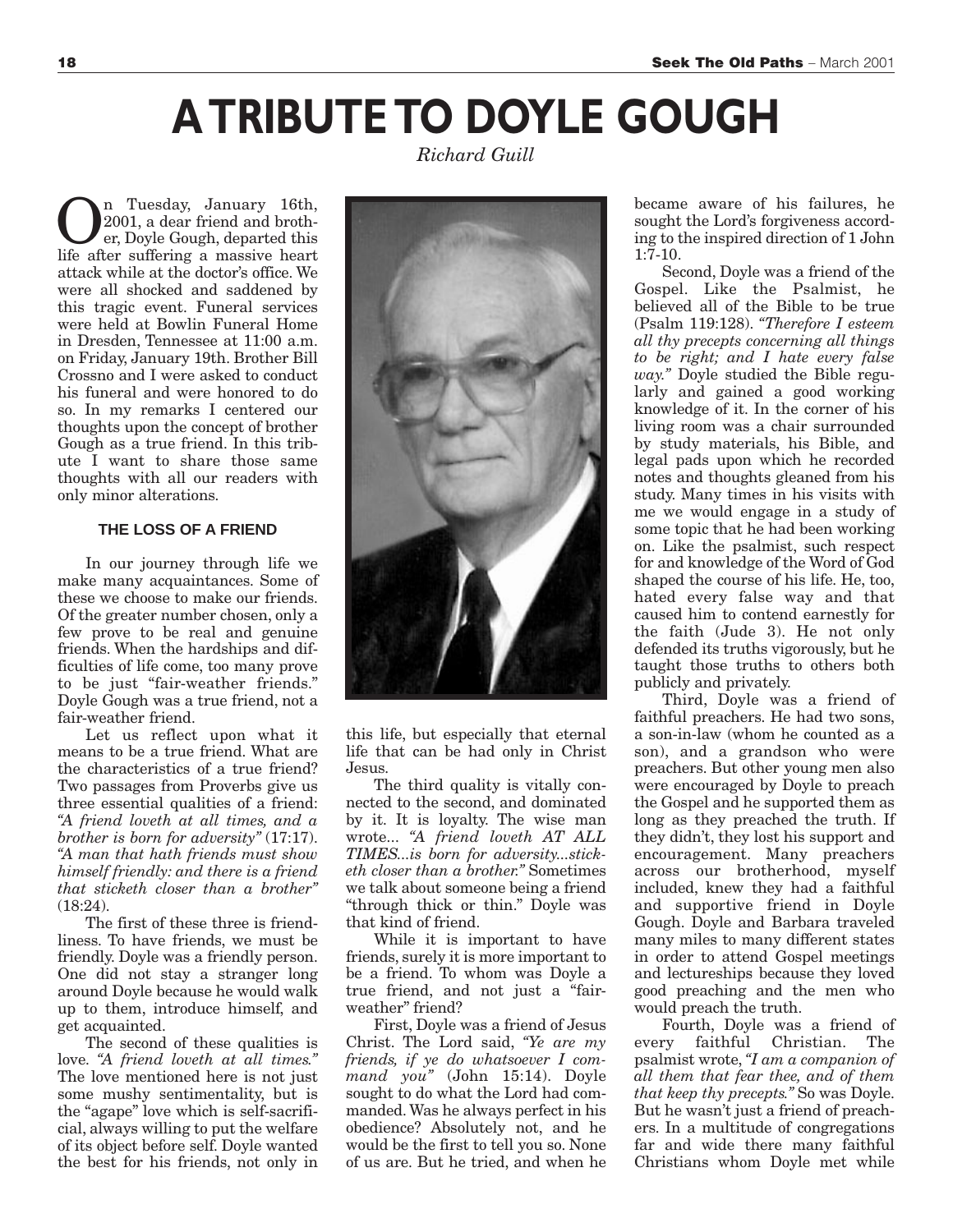visiting there during a Gospel meeting or lectureship. He soon became their friend and counted them among his friends as well.

Fifth, though some seemed not to grasp it, Doyle was a friend of unfaithful Christians, preachers and otherwise. Many who were once unfaithful in the service to Christ will be saved eternally because Doyle Gough was concerned enough about their soul to talk to them, rebuke them for their sins, and encourage them to repent and be restored. He believed that Galatians 6:1 gave him a solemn charge: *"Brethren, if a man be overtaken in a fault, ye which are spiritual, restore such an one in the spirit of meekness, considering thyself, lest thou also be tempted."* He was willing to reprove those whom he knew to be in sin even though he knew it might mean the end of their friendship. There was the possibility that they would count him as an enemy instead of a friend even though he told them the truth (Gal. 4:16). Unfortunately, some choose rather to malign and attack the one reproving them rather than acknowledge sin and repent. Some did this to Doyle. Some actually forged lies against him, even as they had done to the psalmist. *"The proud have forged a lie against me; but I will keep thy precepts with my whole heart"* (Psalm 119:69). Hopefully, they will one day realize they had a real friend in Doyle who cared enough about them to rebuke them for their faults in the hope that they would repent and be saved eternally. May they learn the great truth penned by the wise man long ago in Proverbs 27:5, *"Open rebuke is better than secret love."*

My friends, we all have lost a good friend and the Lord's church has lost a dedicated and diligent worker and we shall miss him greatly. However, if we follow his example and become a true friend to others around us, we shall join him eternally in that land where there will be no parting nor sorrow.

To his lovely companion Barbara, and to his children and grandchildren, we share your sorrow and loss, but we take comfort, and know that you do also, in the wonderful hope that Doyle shared with us in Christ.

*7725 State Route 121 N Murray, KY 42071* 

# **MAX LUCADO'S BOOK, "HE DID THIS JUST FOR YOU"**

**As I** was going through the mail yesterday I opened a small<br>package from Nelson Direct. The package contained a copy of<br>a book by **Max Lucado** entitled *"He Did This Just For You"*<br>(Much of the book is excerted from his m package from Nelson Direct. The package contained a copy of (Much of the book is excerpted from his much larger volume "*He Chose The Nails."*) as well as a promotional brochure/order form for this small booklet.

Nelson plans to get "churches" to purchase 1,000,000 (that's one million) copies of this book to distribute in concert with their "Easter" celebrations this year. The brochure states: "Join the campaign to place the Gospel of Christ in the hands of over one million people."

The reverse side of the brochure has a photograph of Max Lucado, contains a promotional blurb for this "riveting 64-page evangelistic book" which "leads the reader through God's plan of salvation and offers an invitation to accept Christ."

The conclusion of the book, which details "The Response," contains the admonition to "ADMIT that God has not been first place in your life, and ask him to forgive your sins" (page 48, capitalization is mine, JLA); "AGREE that Jesus died to pay for your sins and that he rose from the dead and is alive today" (page 49); and "accept God's free gift of salvation. Don't try to earn it" (page 49).

Page 50 concludes with the following paragraphs: "With all of my heart, I urge you to accept God's destiny for your life. I urge you to get on board with Christ. According to the Bible, ...Jesus is the only One who can save people. His name is the only power in the world that has been given to save people. We must be saved through him (Acts 4:12, NCV). Would you let him save you? This is the most important decision you will ever make. Why don't you give your heart to him right now? Admit your need. Agree with his work. Accept his gift. Go to God in prayer and tell him, I am a sinner in need of grace. I believe that Jesus died for me on the cross. I accept your offer of salvation. It's a simple prayer with eternal results."

Page 51 has a place for you to sign and date "your response," which says "I believe that Jesus Christ is the Son of the Living God. I want him to be the Lord of my life."

Page 52 encourages people to be baptized and cites both Mark 16:16 and Acts 22:16, which if included without the previous purely denominational teaching on pages 48-51, would lead you to believe that baptism is essential. Following the sinner's prayer and signing and dating of such a confession on the earlier pages, however, is only confusing (and contradictory) to those seeking the truth.

Though page 63 identifies Max Lucado as a preacher at the Oak Hills Church of Christ in San Antonio, please do not let congregations of the Lord's church purchase and distribute this material in their efforts to reach and teach the lost.

> *In Christ, Jody L. Apple 854 Springhill Rd, Clifton Heights, PA 19018*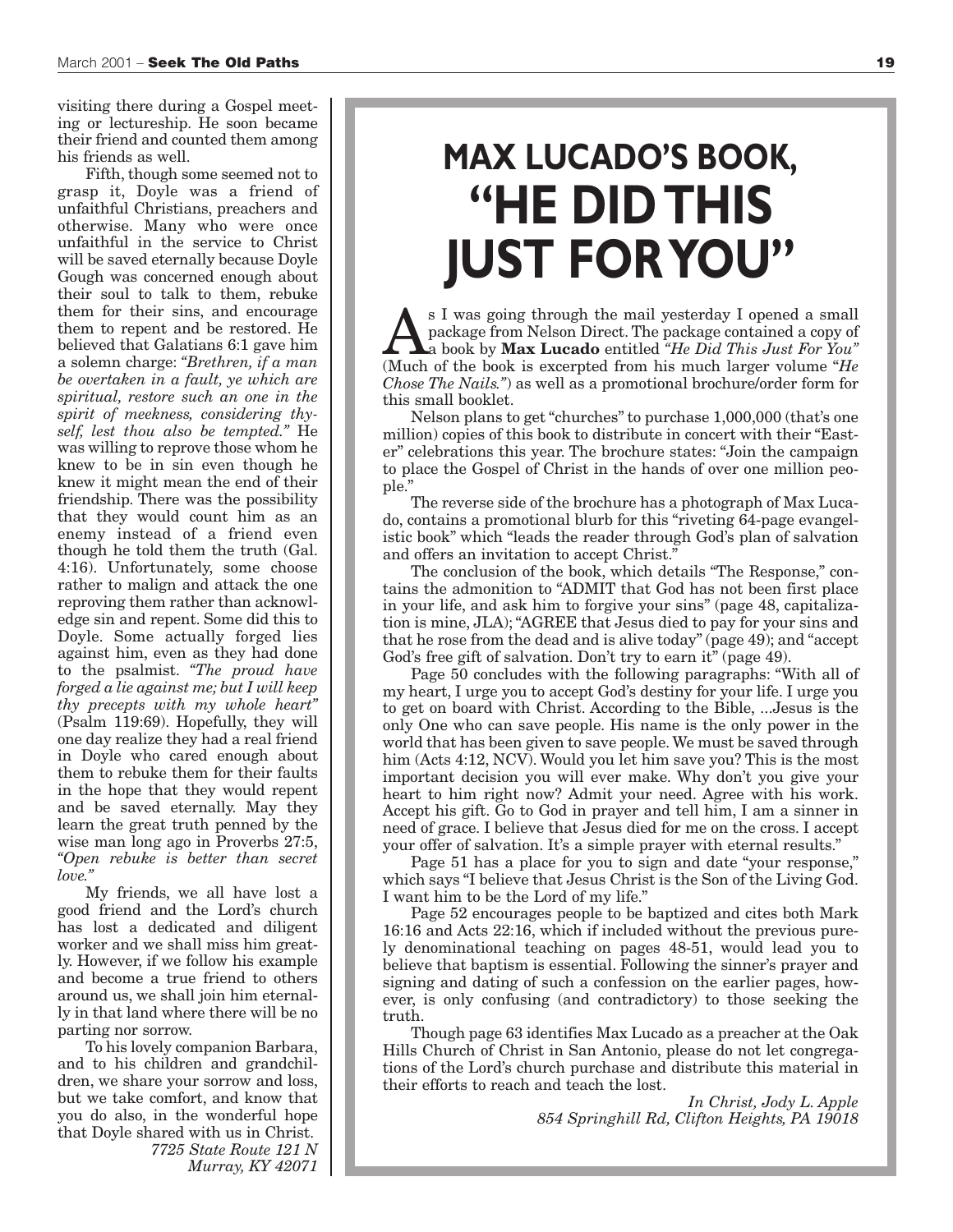#### **Doctrine…**

*(Continued from page 17)*

able, whether that doctrine be the false doctrine of "perseverance of the saints" or "modern-day miracles" or "instrumental music in worship" or any other doctrine that one could dream up which did not directly deny the deity of Christ.

#### **WHAT GREEK SCHOLARS SAY**

Is it true that the phrase *didache tou Christou* is in the objective genitive case? Let us see what some noted scholars have said concerning this phrase.

Guy N. Woods makes the following statement on page 347 of his excellent commentary on I, II, and III John: "The 'teaching of Christ' here is not teaching about Christ or teaching which is Christian in substance or nature; it is the teaching which Christ did personally and through those whom he inspired."

A. T. Robertson says this on page 254 of Volume 6 of his *Word Pictures in the New Testament:* "Not the teaching about Christ, but that of Christ which is the standard of Christian teaching as the walk of Christ is the standard for the Christian's walk."

Lenski says this concerning "doctrine of Christ" in his commentary on II John, page 568: "Doctrine of Christ is the subjective genitive; the doctrine Christ taught and still teaches through his apostles."

Marvin R. Vincent offers this fine comment on page 396 of his second volume of *Word Studies:* "Not the teaching concerning Christ, but the teaching of Christ Himself and of His apostles."

W. Jones says in Volume 22, page 12, of the *Pulpit Commentary:* "The 'doctrine of Christ' we understand as meaning the truth which Christ himself taught."

All these scholars are convinced the phrase *didache tou Christou* (doctrine of Christ) is subjective genitive. They deny this phrase is objective genitive, as is affirmed by Ketcherside and others. Taking "doctrine of Christ" to mean doctrine "about" Christ is imposing a restriction that does not exist; therefore, the idea that fellowship is withheld only from

those who deny Christ's deity is a false doctrine. In truth, Christians cannot have fellowship with anyone who teaches a doctrine contrary to that taught by Christ and the apostles.

While the deity of Christ is an essential part of the doctrine of Christ, it is certainly not the only item composing such. Most certainly one could not have fellowship with anyone who denied the deity of Christ, but neither could one have fellowship with someone who taught "faith only" or any other doctrine contrary to the doctrine of Christ.

#### **DOCTRINE OF PHARISEES AND SADDUCEES**

There are thirty places in which the word "doctrine" as used in 2 John 9 appears in the New Testament. It is certainly not the intent of this writer in an article of this kind to examine all thirty instances, but a brief examination of some of these will show without question that the Ketcherside-Garrett view is false to the core.

In Matthew 16:6 the Lord warned his disciples to beware of the leaven of the Pharisees. The disciples did not, at first, understand what the Saviour meant and thought he was referring to literal bread. Obviously, if lack of bread had been the problem, then the Lord could have easily solved that. He even reminded them of the miracle involving the feeding of the five thousand. Matthew 16:12 reveals how the disciples then came to understand the thrust of the Master's warning. *"Then understood they how that he bade them not beware of the leaven of bread, but of the doctrine of the Pharisees and of the Sadducees."*

Notice please that the phrases "doctrine of the Pharisees and of the Sadducees" in Matthew 16:12 and the phrase "doctrine of Christ" in 2 John 9-11 are identical in Greek grammatical construction. It is important to understand that the Greek grammarians say that the only way to determine the difference between the subjective genitive and the objective genitive in these cases is by the context. What conclusions then are we to draw about the Greek grammatical construction of the phrase "doctrine of the Pharisees and of the Sadducees" in Matthew 16:12

as it relates to its context?

Is there any honest and sincere person who really believes that Jesus is warning his disciples concerning a doctrine **about** the Pharisees and **about** the Sadducees? Could anyone prove there even existed such a thing as a doctrine **about** the Pharisees and Sadducees? Any thinking person knows Jesus was greatly concerned about **the doctrine taught by** Pharisees and Sadducees. It was the teaching promoted by these people that was so deadly and dangerous. Our Lord was not concerned with some historical or biographical matter concerning these two sects. He was concerned with the poisonous doctrines they propagated.

As a contemporary example, which would be more dangerous — a doctrine **about** communists or the **teachings** of communists?

#### **DOCTRINE OF BALAAM AND THE NICOLAITANS**

The same principle applies to the warnings delivered to the church at Pergamos in Revelation 2. The Lord addresses some things he has against that congregation. In Revelation 2:14 he mentions "the doctrine of Balaam" and in Revelation 2:15 he mentions "the doctrine of the Nicolaitans." Now was this the "doctrine **about** Balaam" and the "doctrine **about** the Nicolaitans" — or was it the doctrine **of** Balaam and the doctrine **of** the Nicolaitans? The only sensible answer is that the Lord warned those brethren of the deadly doctrines **advocated by** Balaam and **promoted by** the Nicolaitans. It was not a doctrine about them that posed a problem, but it was rather the doctrine they taught which created the great danger.

#### **"HIS DOCTRINE"**

In Matthew 22 the Bible records the event involving the Sadducees and their question to the Lord concerning a woman who had seven husbands. The Sadducees did not believe in the resurrection and were convinced their question would confound the Master. When Christ answered their question concerning marriage and the resurrection, the Bible says this concerning their reaction to his answer: *"And when the multitude*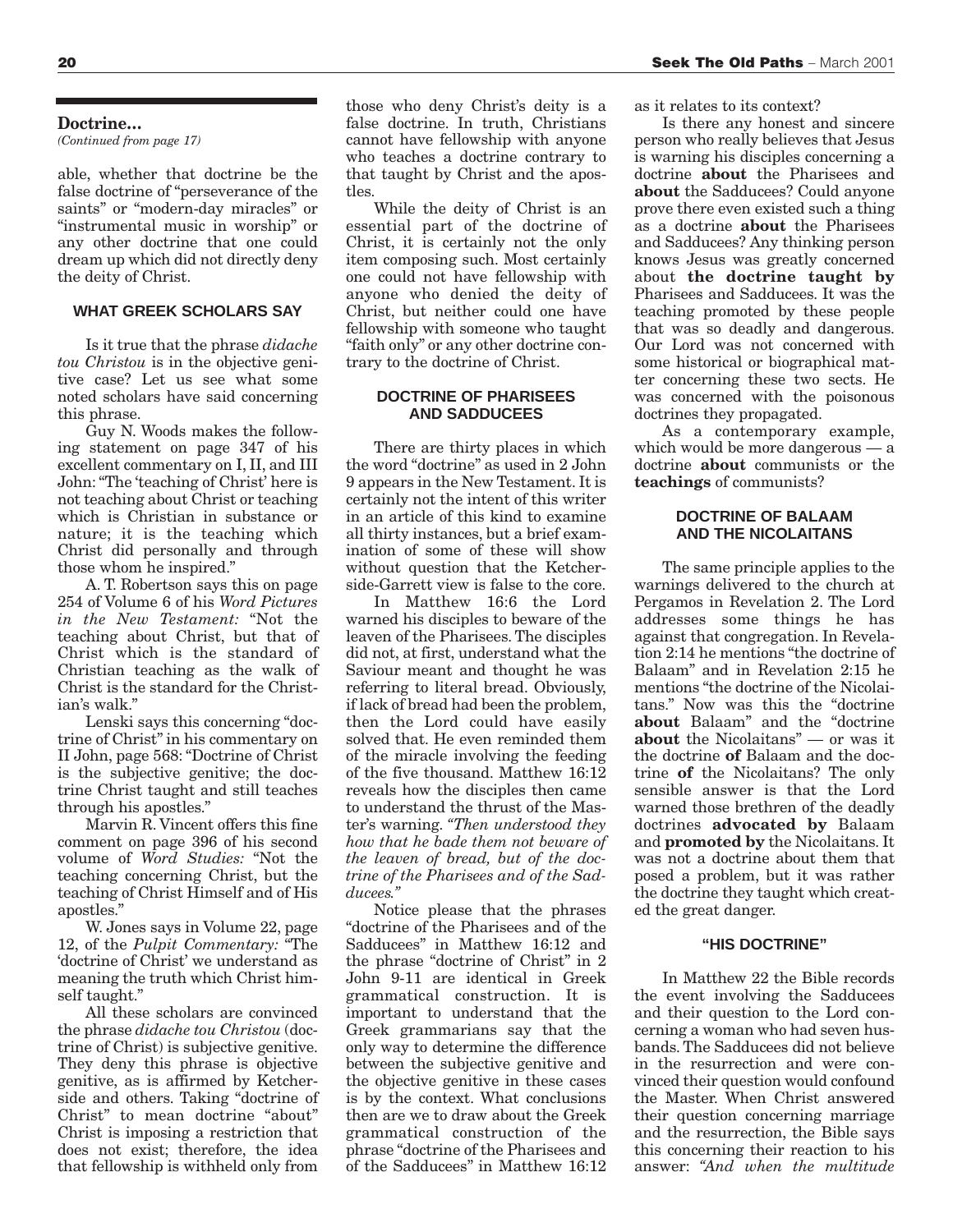*heard this, they were astonished at his doctrine"* (Matt. 22:33). The words "his doctrine" in this verse refer to the doctrine **of** Christ. Ketcherside says that the doctrine of Christ is the doctrine about Christ's deity. If that is true, then where is the Lord's teaching concerning his deity in this example? He discussed the resurrection in this text, not his deity, and inspiration styled this as his doctrine (doctrine of Christ). Certainly, a discussion of the resurrection was not the only element of the doctrine of Christ, any more than the deity of Christ is the only element of the doctrine of Christ.

Any student of the Bible knows that the doctrine of Christ included far, far more than a discussion of his deity. Christ also taught about discipleship, the judgment, marriage, divorce and remarriage, and many other subjects which formulated his doctrine. To say that the doctrine of Christ refers only to a doctrine about Christ's deity is to insult the intelligence of every honest student of the Bible.

There is simply no evidence from the scholars, the Greek grammar, the context of the related passages or the general teachings of our Lord to support the view that the doctrine of Christ in 2 John 9 means only "the doctrine about Christ's deity." To affirm such is to teach a lie and to reveal the true motives of those who wrest the Scriptures in support of their own false and deadly views. Ketcherside, Garrett, Shelly and many others want to create unity in diversity. They want to deny the church of any God-given right and obligation to mark and withdraw from false teachers who would subvert the Gospel. The thrust of their teaching is to turn the church into an

ecumenical glob whose identity is forever lost and entangled in the mire of compromise and liberalism.

Second John 8-11 makes it absolutely clear that those who do not abide in the doctrine of Christ do not have fellowship with God and consequently do not enjoy fellowship with God's people. The church is commanded to have no fellowship with anyone who teaches a doctrine contrary to the doctrine of Christ. This is, of course, the thing that proponents of unity-in-diversity do not want to happen. They do not want to be marked and withdrawn from for teaching doctrines contrary to the doctrine of Christ. They want to be allowed free course to inoculate as many precious souls as possible with their deadly venom. The faithful must do all they can to resist such.

> *560 Lovers Lane Steubenville, OH 43952*

# **IF YOUR BROTHER SINS AGAINST YOU**

In Matt. 18:15-17, Jesus said,<br>
"Moreover if thy brother shall tres-<br>
pass against thee, go and tell him<br>
his fault between thee and him alone: n Matt. 18:15-17, Jesus said, *"Moreover if thy brother shall treshis fault between thee and him alone: if he shall hear thee, thou hast gained thy brother. But if he will not hear thee, then take with thee one or two more, that in the mouth of two or three witnesses every word may be established. And if he shall neglect to hear them, tell it unto the church: but if he neglect to hear the church, let him be unto thee as an heathen man and a publican."*

In this passage, our Lord gives us the procedure to follow in seeking to resolve differences that arise between brethren in Christ. Sometimes this passage is applied more broadly than it was originally intended, as if it were the only way to deal with any problem. But more often, unfortunately, the passage is ignored altogether.

In Matthew 18:15-17, Jesus was not telling us how to deal with false teachers, or with those whose sin is already public in nature. This passage tells us how to deal with problems that are private in nature and most likely can be solved at that pri*Clarence Johnson* 

vate level. If I sin against a brother and he comes and makes me aware of what I have done, I have the opportunity to repent and be forgiven and others need never know of my mistake. Two brothers alienated by a private sin have now been reunited. On the other hand, if I have gone out in public and misbehaved openly before all, there is no way that error can be corrected privately and quietly without my influence continuing to suffer with all who know of my sin but do not know of my repentance.

If you have sinned against me personally and privately, I have no right to make that sin publicly known before I have attempted to settle it in keeping with the Lord's instructions. It could be just a misunderstanding. Perhaps you have not sinned, as  $\check{I}$  think you have. By getting together and discussing the problem, perhaps the misunderstanding can be cleared up — and each of us has gained a brother. On the other hand, maybe you have sinned, but you do not realize the nature of what you have done. Privately, we discuss the problem. You recognize your error and repent.

Each of us has gained a brother. Others who were never involved and never aware that a sin had occurred need never know there was a problem. Your reputation need not suffer. The sin has been properly dealt with and can be forgotten by the only two humans who know about it.

When a private sin cannot be solved by the two individuals immediately involved, a few others can perhaps help. They can listen and advise, and perhaps the matter can be laid to rest. Only when such efforts fail should the dispute become a matter for congregational involvement. And even then, the first hope is that the matter can finally be resolved without further estrangement. Only when one of the disputants will "not hear the church, let him be to you like a heathen...."

> **16th Annual "Seek The Old Paths" Lectures July 22-26, 2001 Traditions of Men, Vain Religion**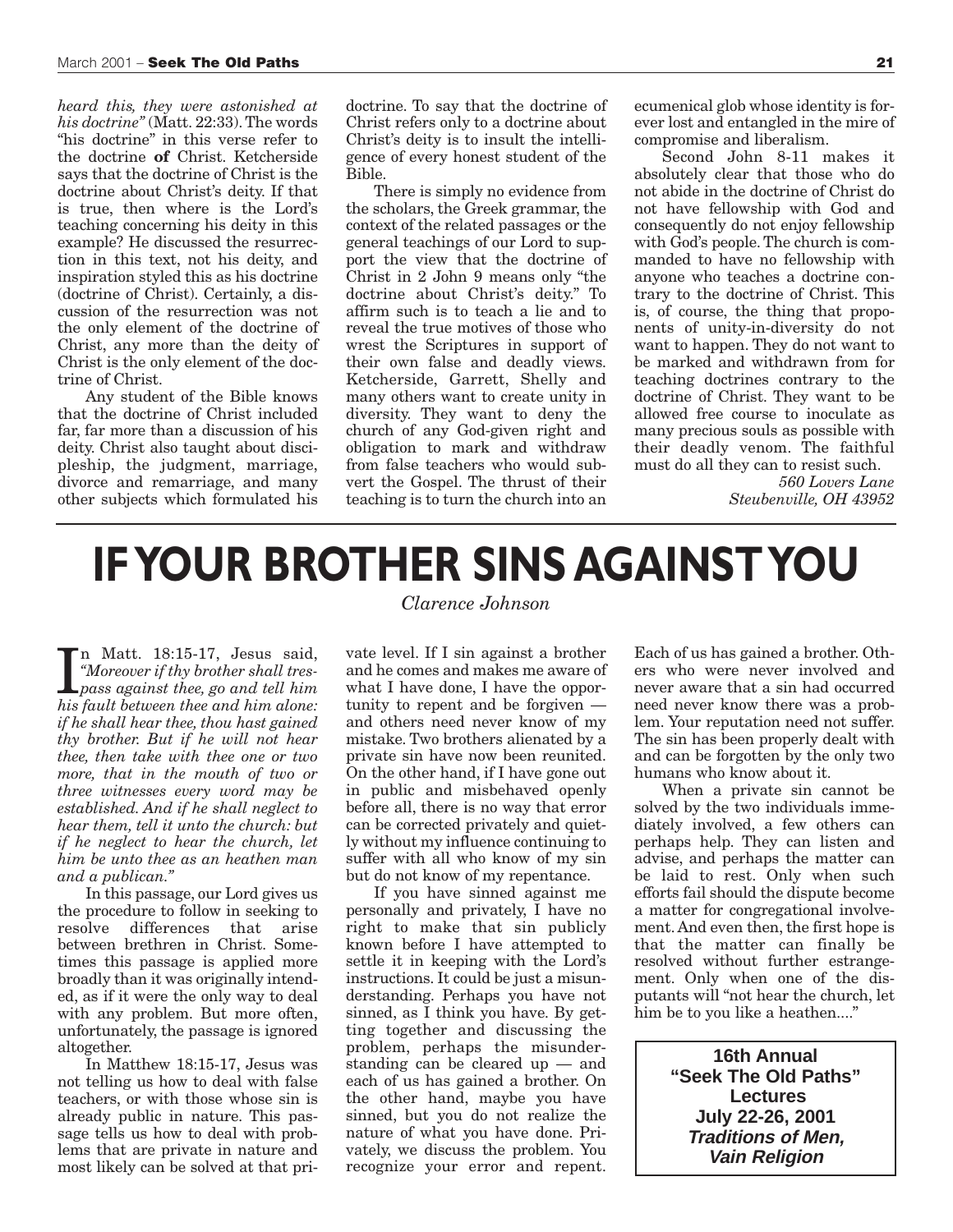# **THE WORK OF THE CHURCH #2 Benevolence**

*Roger D. Campbell* 

*In consideration of all that we have seen from the Scriptures, it is plain that we, as individual Christians, ought to be a people of compassion; and, the church has the obligation to do acts of benevolence or render assistance to those who are needy.*

In our last article we noted the fact that not all activities can be properly classified as part of the work of the church. We gave attenn our last article we noted the fact that not all activities can be properly classified as part of the tion to the necessity of the church being involved only in those affairs that are authorized by the New Testament of Christ. We emphasized the need for all members of the church to zealously participate in the work of the Lord's kingdom. We now turn our attention to the three realms in which the church is to work in carrying out its mission to seek and save the lost: 1) the work of helping the needy, 2) the work of edifying the church, and 3) the work of preaching the Gospel. This article will deal with...

#### **THE WORK OF HELPING THE NEEDY**

The word "benevolence" is often used in connection with helping the needy. Webster's Dictionary defines it as: "disposition to do good, an act of kindness, a generous gift." This definition shows that if the church is going to be involved in benevolence, then it is going to be doing, acting, and giving. Doing what? Doing good, and by definition, doing so with a spirit of kindness and generosity.

What gives us the idea that the Lord's people ought to be involved in benevolence or helping those who are needy? When we read the first four books of the New Testament we see that the matter of helping others is one about which Jesus often spoke. Once a lawyer came to Jesus; and, desiring to justify himself asked the Master, *"Who is my neighbor"* (Luke 10:29). In response to

this inquiry Jesus told the story that we call the *Parable of the Good Samaritan.* At the conclusion of His story Jesus asked the lawyer which of the men had acted as a neighbor to the one who had fallen among thieves. The inquirer said, *"He that shewed mercy on him. Then said Jesus unto him, Go, and do thou likewise"* (10:37). This message shows that in order to be pleasing in God's sight we must manifest mercy and compassion.

Jesus not only taught by the things He stated orally, He also taught powerful lessons by His personal example. On numerous occasions we read of the compassion of Jesus, and how that compassion caused Him to heal the sick or feed the hungry. Thus, having read "the gospel accounts," we are not surprised when we come to Acts 10:38 and read that Peter declared to the house of Cornelius that Jesus of Nazareth *"went about doing good."* Are we learning the lesson? Are we seeing that we need to imitate Jesus and follow in His steps of showing mercy and compassion (1 Peter 2:21)?

Beyond the personal example of Christ helping the needy, we also have instructions in a number of New Testament epistles that show the need for Christians to be concerned about helping the poor. In Romans 12:13 the charge is given to distribute to *"the necessity of saints."* Such assistance is not to be given to those who live in abundance or to those who are too lazy to work to provide for their own needs. Rather, it is for those who really have need ("necessity") for such help. Galatians 2:10 records that James, Cephas, and John charged Paul and Barnabas to *"remember the poor."* "To remember" the poor means more than simply remembering there are such people, and it involves more than just praying for them. Remembering the poor means to manifest a benevolent spirit toward them – benevolence involves doing, acting and giving. When Paul heard the message "remember the poor," what was his response? He said that he was "forward to do it." What does Paul mean when he says that he was "forward" to remember the poor? Instead of "forward," the *ASV* has "zealous" and the *NKJV* has "eager." Thus, if we will follow the example of the apostle Paul, then we will not view rendering assistance to the poor as a burden. Rather, zeal and eagerness will describe our mentality as we approach the need to remember them.

In James 1:27 we read that Christians are instructed to visit orphans and widows in their affliction. When we come up short on rendering assistance to them and others who truly deserve it, then two serious questions come to mind. First, in James 2:14-16 we read, *"What doth it profit, my brethren, though a man say he hath faith, and have not works? Can faith save him? If a brother or sister be naked, and destitute of daily food, And one of you say unto them, Depart in peace, be ye warmed and filled, notwithstanding ye give them not those things which are needful to the body; what doth it profit?"* With this scenario James is really asking, "What kind of *faith* is that" – what kind of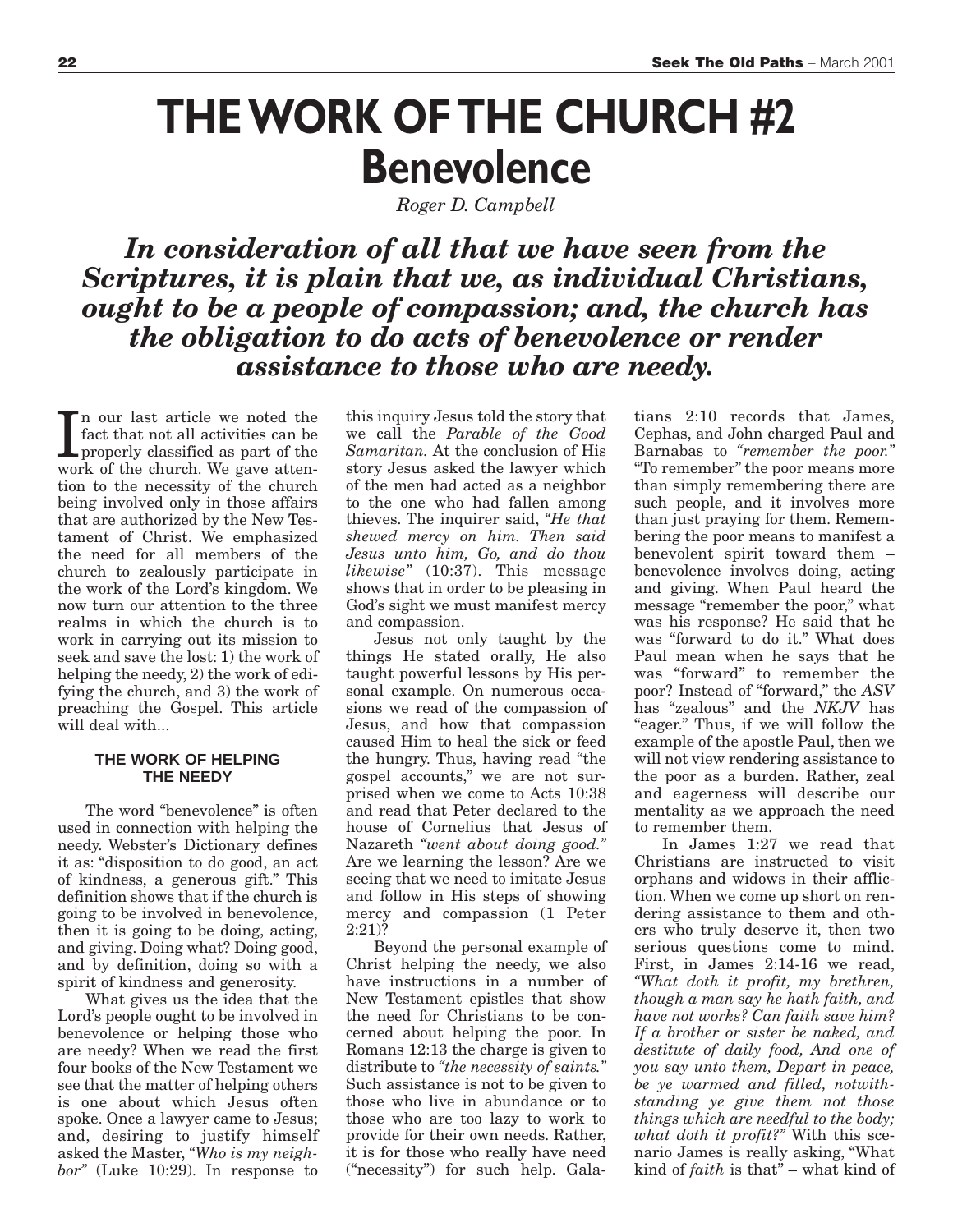faith is it when we don't render assistance to our needy brethren? The apostle John writes of a similar situation, saying, *"But whoso hath this world's good, and seeth his brother have need, and shutteth up his bowels of compassion from him, how dwelleth the love of God in him"* (1 John 3:17)? In other words, what kind of *love* is that? Who can doubt that we need to be people whose faith and love is manifested by showing compassion on those that stand in need of material or physical assistance?

Is the church authorized to take funds from its first day of the week contributions to assist the poor or needy? The church is charged with the responsibility of relieving those that are widows indeed (1 Tim. 5:16). Since the church is authorized to assist such widows, and since it gets its funds from the contribution of its members on the first day of the week (1 Cor. 16:2), then, yes, the church is authorized to use funds from its treasury in order to render assistance to those whom it is to aid.

In Galatians 6:10 it is written, *"As we have therefore opportunity, let us do good unto all men, especially unto them who are of the household of faith."* This message was written to "the churches of Galatia" (1:2). Thus, the churches were told to do good unto all men. Someone might say, "Yes, but I don't see anything in the charge to 'do good' about assistance that involves the use of money." Think about this. After Mary, the sister of Martha and Lazarus, anointed Jesus, some of the disciples began to murmur, saying that such a use of expensive ointment was a waste. Their idea was that the ointment could have been sold, and then the money could have been given to the poor. How did Jesus respond? He declared, *"Let her alone; why trouble ye her? She hath wrought a good work on me. For ye have the poor with you always, and whensoever ye will* ["wish," NKJV] *ye may do them good: but me ye have not always"* (Mark 14:6,7). Notice the three concepts that are combined in the apostles' statement and Jesus' response: 1) the proper use of finances (or material blessings), 2) to do good, 3) unto poor people. Therefore, when we read in Galatians 6:10 about the churches of

Galatia being charged to "do good," this concept most definitely can include the idea of rendering financial assistance or providing material aid from the church's funds. Assistance unto whom? *"...Unto all men, especially unto them who are of the household of faith."*

What about specific examples? Do we have any New Testament examples of individual Christians or congregations being involved in helping the needy? In Acts 4 it is written that Barnabas and other disciples sold material possessions and brought the money to the apostles so that distribution could be made *"unto every man according as he had need"* (Acts 4:34-37). In Acts 6 we read that Grecian widows were neglected in the daily ministration. As a result, the apostles appointed seven men to take care of the problem by attending to the special needs of those widows. Acts 11 records the prophet Agabus going to Antioch of Syria and prophesying there would be a great famine in the days of Claudius Caesar. In response to such a prediction, *"Then the disciples, every man according to his ability, determined to send relief unto the brethren which dwelt in Judaea: Which also they did..."* (Acts 11:29,30). Note that the brethren in Antioch not only determined to send assistance – they actually did it!

There is also what is sometimes called "The Great Contribution," which Paul collected when he went among the Gentile churches of Galatia, Macedonia, and Achaia. He was collecting money to help the poor among the saints in Jerusalem (Rom. 15:25-27). We further read about this monumental "bounty" in 1 Corinthians 16:1,2 and 2 Corinthians chapters 8 and 9.

In consideration of all that we have seen from the Scriptures, it is plain that we, as individual Christians, ought to be a people of compassion; and, the church has the obligation to do acts of benevolence or render assistance to those who are needy.

Let us be certain that our efforts in the realm of benevolence are authorized by the New Testament, and that they bring glory to God rather than to men or some agency which is not authorized by the Bible. Let us also be certain that our hearts are open to assisting needy people of all races and backgrounds, and not just those who have the same physical appearance as we do or who live in our own geographic area (James 2:1-9).

> *4865 Bates Pike SE Cleveland, TN 37323*

## **CONTRIBUTIONS**

| Frankfort Road Church of Christ, |  |
|----------------------------------|--|
| Tuscumbia, AL\$150               |  |
|                                  |  |
| Chuck & Nancy Verkist\$25        |  |
|                                  |  |
| Robert Cunningham \$10           |  |
| Seibles Rd. Church of Christ,    |  |
| Montgomery, AL\$300              |  |
| Martin Bedford\$125              |  |
| Anthony Crowell \$150            |  |
| Joseph C. Britt, Jr. \$50        |  |
| Roman & Jennifer Pagnoni\$25     |  |
|                                  |  |
| John H. Brown\$25                |  |
| M/M Lee O. Miller\$25            |  |
|                                  |  |
| Carl D. Thomsen \$10             |  |
| Jimmie J. Brown \$10             |  |
|                                  |  |
| DDI3 MUTT                        |  |

### PRINTER

| Anonymous \$500                                                                                                                                                                                                                                                                                                                                                                                                                                                                                                                                    |  |
|----------------------------------------------------------------------------------------------------------------------------------------------------------------------------------------------------------------------------------------------------------------------------------------------------------------------------------------------------------------------------------------------------------------------------------------------------------------------------------------------------------------------------------------------------|--|
|                                                                                                                                                                                                                                                                                                                                                                                                                                                                                                                                                    |  |
| M/M W. L. Cole \$50                                                                                                                                                                                                                                                                                                                                                                                                                                                                                                                                |  |
|                                                                                                                                                                                                                                                                                                                                                                                                                                                                                                                                                    |  |
| Beginning Balance\$3,416.19                                                                                                                                                                                                                                                                                                                                                                                                                                                                                                                        |  |
| Credits                                                                                                                                                                                                                                                                                                                                                                                                                                                                                                                                            |  |
| Contributions\$1,020.00                                                                                                                                                                                                                                                                                                                                                                                                                                                                                                                            |  |
|                                                                                                                                                                                                                                                                                                                                                                                                                                                                                                                                                    |  |
| Debits                                                                                                                                                                                                                                                                                                                                                                                                                                                                                                                                             |  |
| $\textbf{Postage}\, \textcolor{red}{\dotsc} \textcolor{red}{\dotsc} \textcolor{red}{\dotsc} \textcolor{red}{\dotsc} \textcolor{red}{\dotsc} \textcolor{red}{\dotsc} \textcolor{red}{\dotsc} \textcolor{red}{\dotsc} \textcolor{red}{\dotsc} \textcolor{red}{\dotsc} \textcolor{red}{\dotsc} \textcolor{red}{\dotsc} \textcolor{red}{\dotsc} \textcolor{red}{\dotsc} \textcolor{red}{\dotsc} \textcolor{red}{\dotsc} \textcolor{red}{\dotsc} \textcolor{red}{\dotsc} \textcolor{red}{\dotsc} \textcolor{red}{\dotsc} \textcolor{red}{\dotsc} \text$ |  |
| Printer payment\$1,080.00                                                                                                                                                                                                                                                                                                                                                                                                                                                                                                                          |  |
| Ending Balance\$2,930.89                                                                                                                                                                                                                                                                                                                                                                                                                                                                                                                           |  |

If you would like to contribute to our printer, please earmark that on your check. We sincerely appreciate everyone who has contributed. It has greatly enhanced our ability to publish and distribute Seek The Old Paths. The circulation is now well over 11,000 a month.

| Cost of Printer\$11,871.65      |  |
|---------------------------------|--|
| Contributed \$10,312.75         |  |
| Remaining on Printer\$ 1,558.90 |  |